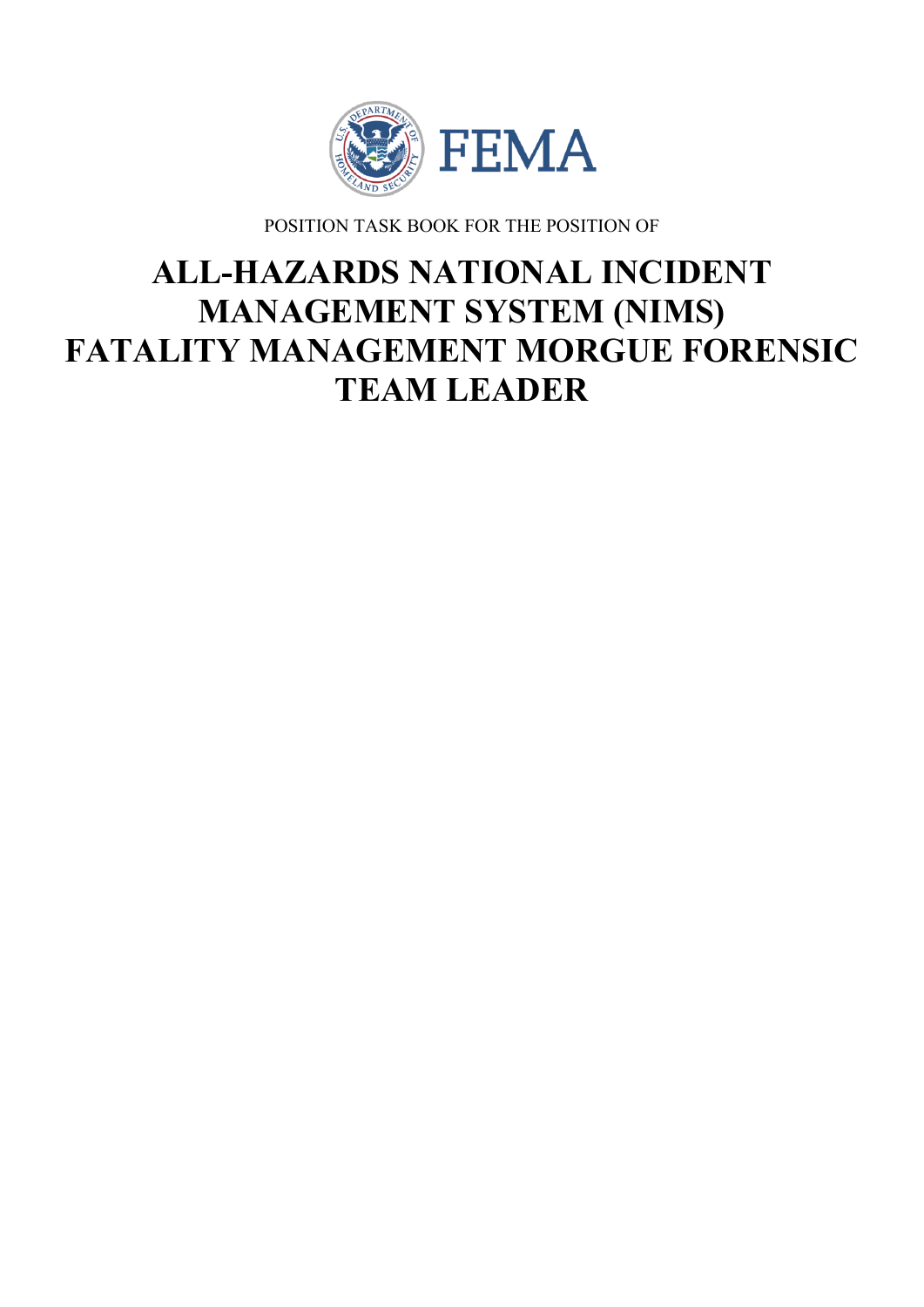# **FATALITY MANAGEMENT MORGUE FORENSIC TEAM LEADER**

## *1. Competency:* **Assume position responsibilities**

*Description:* Successfully assume the role of Fatality Management (FM) Morgue Forensic Team Leader and initiate position activities at the appropriate time according to the following behaviors.

#### *1a. Behavior:* **Successfully assume the role of FM Morgue Forensic Team Leader and initiate position activities**

| <b>TASK</b>                                                                                                                                                                                                                                                | <b>CODE</b> | <b>EVALUATION</b><br><b>RECORD#</b> | <b>EVALUATOR</b><br><b>INITIALS AND</b><br><b>DATE</b> |
|------------------------------------------------------------------------------------------------------------------------------------------------------------------------------------------------------------------------------------------------------------|-------------|-------------------------------------|--------------------------------------------------------|
| 1. Act as liaison with local Medical Examiner/Coroner (ME/C)<br>on relevant matters:<br>• Human remains processing and recovery<br>• Human remains identification<br>• Evidence collection<br>• Coordination with FM Human Remains Recovery Team<br>Leader | E, F, I     |                                     |                                                        |
| 2. Brief team on evidence needs during recovery and<br>processing:<br>• Gunshot residue<br>$\bullet$ Fingernails<br>$\bullet$ Hair<br>• DNA swabs (not for identification)<br>• Trace or tool marks<br>• Sexual assault kits                               | E, F, I     |                                     |                                                        |
| 3. Initiate and maintain team activity log:<br>• Complete activity log and use to support a common<br>operating picture<br>• Transfer information to additional documents, positions,<br>and displays                                                      | E, F, I     |                                     |                                                        |

#### *1b. Behavior:* **Establish or determine organizational structure, reporting procedures, and chain of command of assigned resources**

| <b>TASK</b>                                                                                                                                                                                                                                                                                                                                                                                                                                                                                                                                                                                                                                                                                                                                                                                                                                                           | <b>CODE</b> | <b>EVALUATION</b><br><b>RECORD#</b> | <b>EVALUATOR</b><br><b>INITIALS AND</b><br><b>DATE</b> |
|-----------------------------------------------------------------------------------------------------------------------------------------------------------------------------------------------------------------------------------------------------------------------------------------------------------------------------------------------------------------------------------------------------------------------------------------------------------------------------------------------------------------------------------------------------------------------------------------------------------------------------------------------------------------------------------------------------------------------------------------------------------------------------------------------------------------------------------------------------------------------|-------------|-------------------------------------|--------------------------------------------------------|
| 4. Activate team:<br>• Establish appropriate team organization and assign staff<br>responsibilities, while maintaining span of control<br>• Ensure availability of appropriate resources<br>• Conduct supporting activities within operational period<br>• Follow protocol for communicating team's daily<br>accomplishments to the Documentation Unit or appropriate<br>personnel<br>• Obtain operational rhythm from supervisor and establish<br>daily briefing/debriefing schedule with assigned personnel<br>• Follow process for resource requests/releases for<br>operational planning purposes<br>• Assign staff as appropriate<br>• Participate in planning meetings to determine team<br>organization, support tactical assignments, ensure resource<br>support and coordination needs, and identify other<br>considerations for the next operational period | E, F, I     |                                     |                                                        |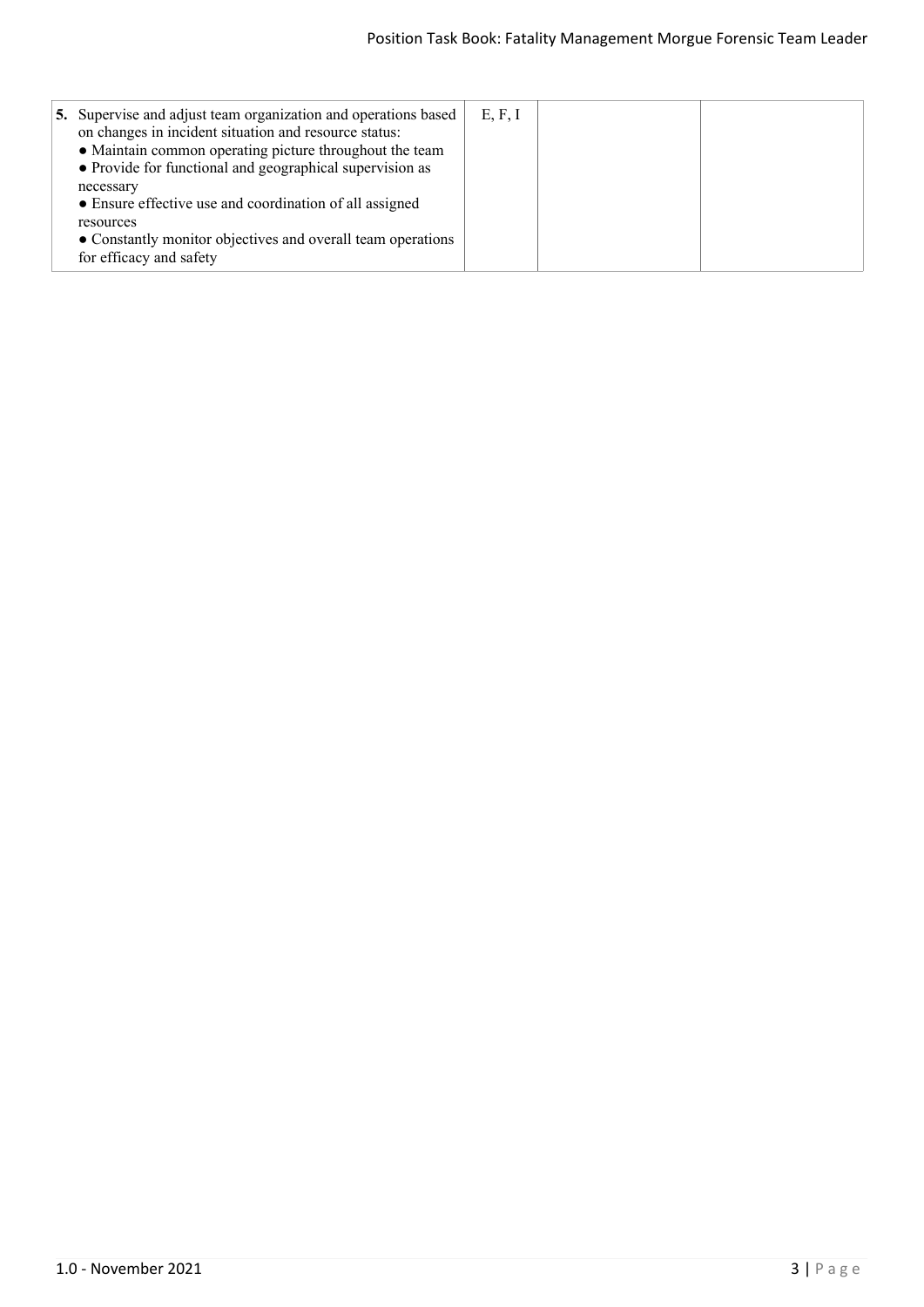# *2. Competency:* **Communicate effectively**

*Description:* Use suitable communication techniques to share relevant information with appropriate personnel on a timely basis to accomplish objectives in a potentially rapidly changing environment.

## *2a. Behavior:* **Ensure the exchange of relevant information during briefings and debriefings**

| <b>TASK</b>                                                                                                                                                                  | <b>CODE</b> | <b>EVALUATION</b><br><b>RECORD#</b> | <b>EVALUATOR</b><br><b>INITIALS AND</b><br><b>DATE</b> |
|------------------------------------------------------------------------------------------------------------------------------------------------------------------------------|-------------|-------------------------------------|--------------------------------------------------------|
| <b>6.</b> Communicate with the Mass Fatality Group in conjunction<br>with AHJ and Incident Commander (IC) to address the needs<br>of evidence recovery and processing teams. | E, F, I     |                                     |                                                        |

#### *2b. Behavior:* **Ensure documentation is complete and disposition is appropriate**

| <b>TASK</b>                                                                                                                                                                                                                                                                                                                                                                                                             | <b>CODE</b> | <b>EVALUATION</b><br><b>RECORD#</b> | <b>EVALUATOR</b><br><b>INITIALS AND</b><br><b>DATE</b> |
|-------------------------------------------------------------------------------------------------------------------------------------------------------------------------------------------------------------------------------------------------------------------------------------------------------------------------------------------------------------------------------------------------------------------------|-------------|-------------------------------------|--------------------------------------------------------|
| 7. Ensure incident documentation and administrative<br>requirements are complete, according to the supervisor's<br>direction:<br>• Submit incident narrative to supervisor<br>• Complete and submit activity log to Documentation Unit<br>or appropriate personnel for each operational period<br>• Ensure all personnel and equipment time records are<br>complete and submitted at the end of each operational period | E, F, I     |                                     |                                                        |
| 8. Ensure the protection of Personally Identifiable Information<br>(PII).                                                                                                                                                                                                                                                                                                                                               | E, F, I     |                                     |                                                        |

#### *2c. Behavior:* **Communicate incident priorities and operations**

| <b>TASK</b>                                                                                   | <b>CODE</b> | <b>EVALUATION</b><br><b>RECORD#</b> | <b>EVALUATOR</b><br><b>INITIALS AND</b><br><b>DATE</b> |
|-----------------------------------------------------------------------------------------------|-------------|-------------------------------------|--------------------------------------------------------|
| 9. Communicate forensic stations' supply and equipment needs<br>to FM DPMU Supply Specialist. | E, F, I     |                                     |                                                        |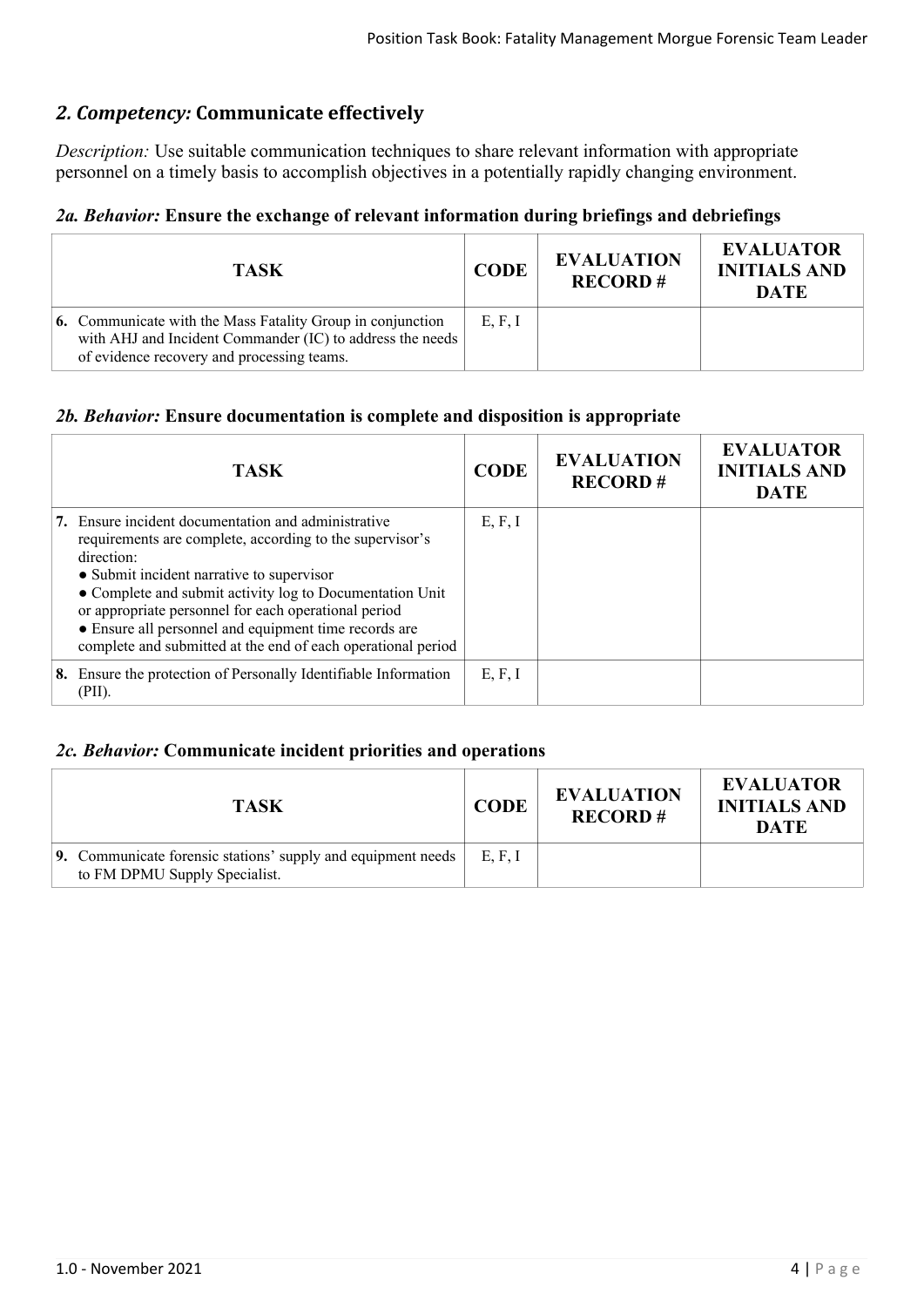## *3. Competency:* **Ensure completion of assigned actions to meet identified objectives**

*Description:* Identify, analyze, and apply relevant situational information and evaluate actions to complete assignments safely and meet identified objectives. Complete actions within established time frame.

#### *3a. Behavior:* **Execute assigned tasks, assess progress, and make necessary adjustments**

| <b>TASK</b>                                                                                                                                                                                                                                          | <b>CODE</b> | <b>EVALUATION</b><br><b>RECORD#</b> | <b>EVALUATOR</b><br><b>INITIALS AND</b><br><b>DATE</b> |
|------------------------------------------------------------------------------------------------------------------------------------------------------------------------------------------------------------------------------------------------------|-------------|-------------------------------------|--------------------------------------------------------|
| 10. Ensure that the work completed is consistent with direction,<br>policy, and incident objectives:<br>• Supervisor's direction<br>• Incident Action Plan (IAP) goals and objectives<br>• AHJ requirements<br>• Other planning goals and objectives | E, F, I     |                                     |                                                        |
| 11. Establish guidelines for assigning a morgue reference<br>number (MRN) under direction of the local ME/C.                                                                                                                                         | E, F, I     |                                     |                                                        |
| 12. Maintain evidentiary procedures during remains processing.                                                                                                                                                                                       | E, F, I     |                                     |                                                        |

#### *3b. Behavior:* **Establish and manage the FM Morgue Forensic Team and support job functions and processes**

| <b>TASK</b>                                                                                                                                                                                                                                                           | <b>CODE</b> | <b>EVALUATION</b><br><b>RECORD#</b> | <b>EVALUATOR</b><br><b>INITIALS AND</b><br><b>DATE</b> |
|-----------------------------------------------------------------------------------------------------------------------------------------------------------------------------------------------------------------------------------------------------------------------|-------------|-------------------------------------|--------------------------------------------------------|
| 13. Determine expectations and procedures for evidence<br>collection and remains processing in accordance with local<br>$ME/C$ :<br>• Determine evidence limitations during processing                                                                                | E, F, I     |                                     |                                                        |
| 14. Determine photographic and documentation needs:<br>• Photographs of body<br>• Documentation of wounds, birthmarks, scars, tattoos                                                                                                                                 | E, F, I     |                                     |                                                        |
| <b>15.</b> Ensure staff collect evidence in accordance with local ME/C<br>and law enforcement agency needs:<br>• Gunshot residue<br>$\bullet$ Fingernails<br>$\bullet$ Hair<br>• DNA swabs (not for identification)<br>• Trace or tool marks<br>• Sexual assault kits | E, F, I     |                                     |                                                        |
| 16. Maintain evidentiary procedures and chain of custody during<br>remains processing.                                                                                                                                                                                | E, F, I     |                                     |                                                        |
| 17. Oversee forensic specialists<br>• Pathologists<br>• Autopsy technicians<br>• Radiologists<br>• Anthropologists<br>• Odontologists and assistants<br>• DNA specialists<br>• Fingerprint specialists                                                                | E, F, I     |                                     |                                                        |
| 18. Support processes within the team.                                                                                                                                                                                                                                | E, F, I     |                                     |                                                        |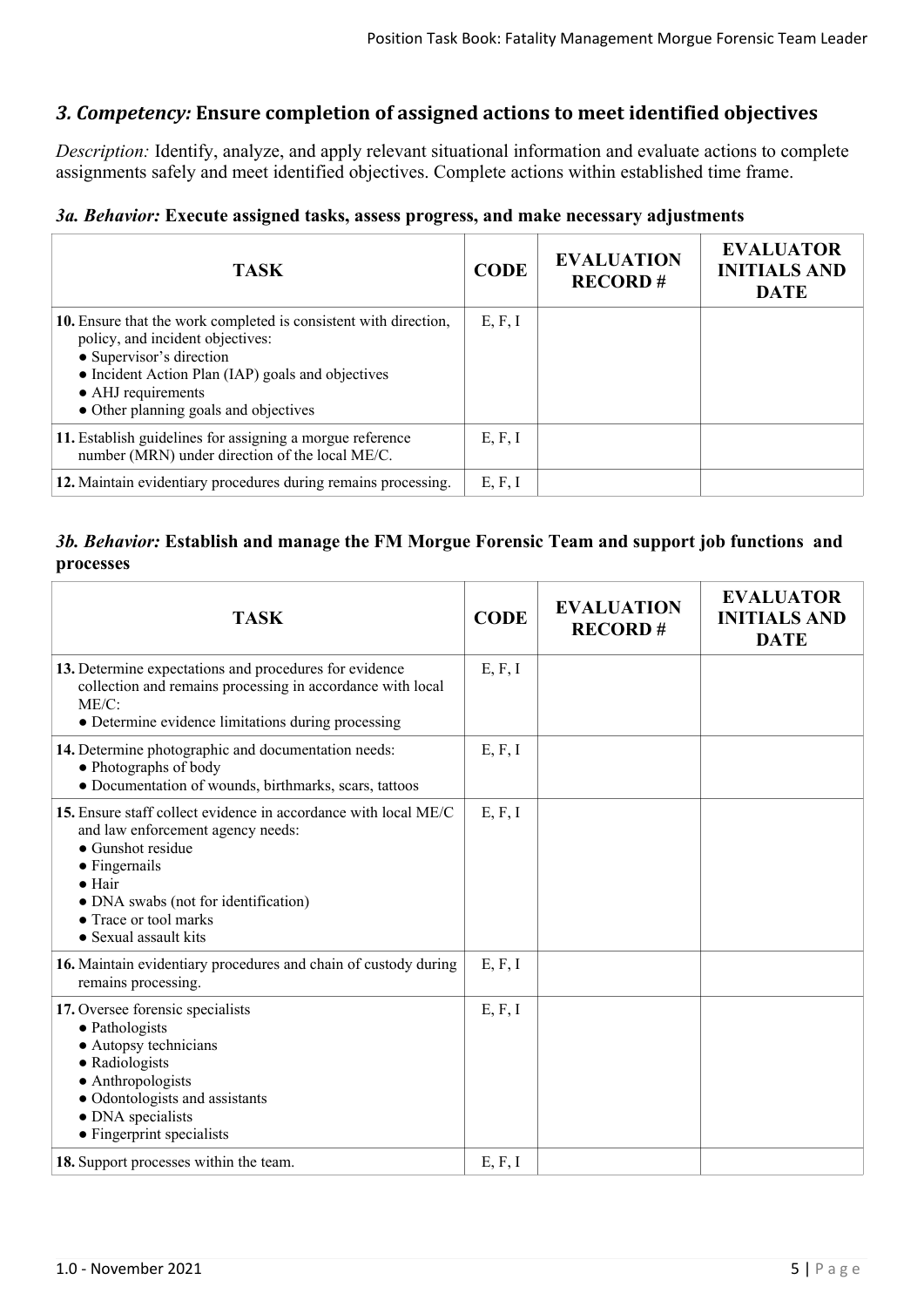| 19. Support the duties of the FM Human Remains Recovery<br>Team, FM Morgue Processing Unit, and FM Morgue | E, F, I |  |
|-----------------------------------------------------------------------------------------------------------|---------|--|
| Forensic Team:<br>• Maintain status of assigned resources, such as                                        |         |  |
| photographer and evidence collectors<br>• Ensure completion of necessary forms and documentation          |         |  |